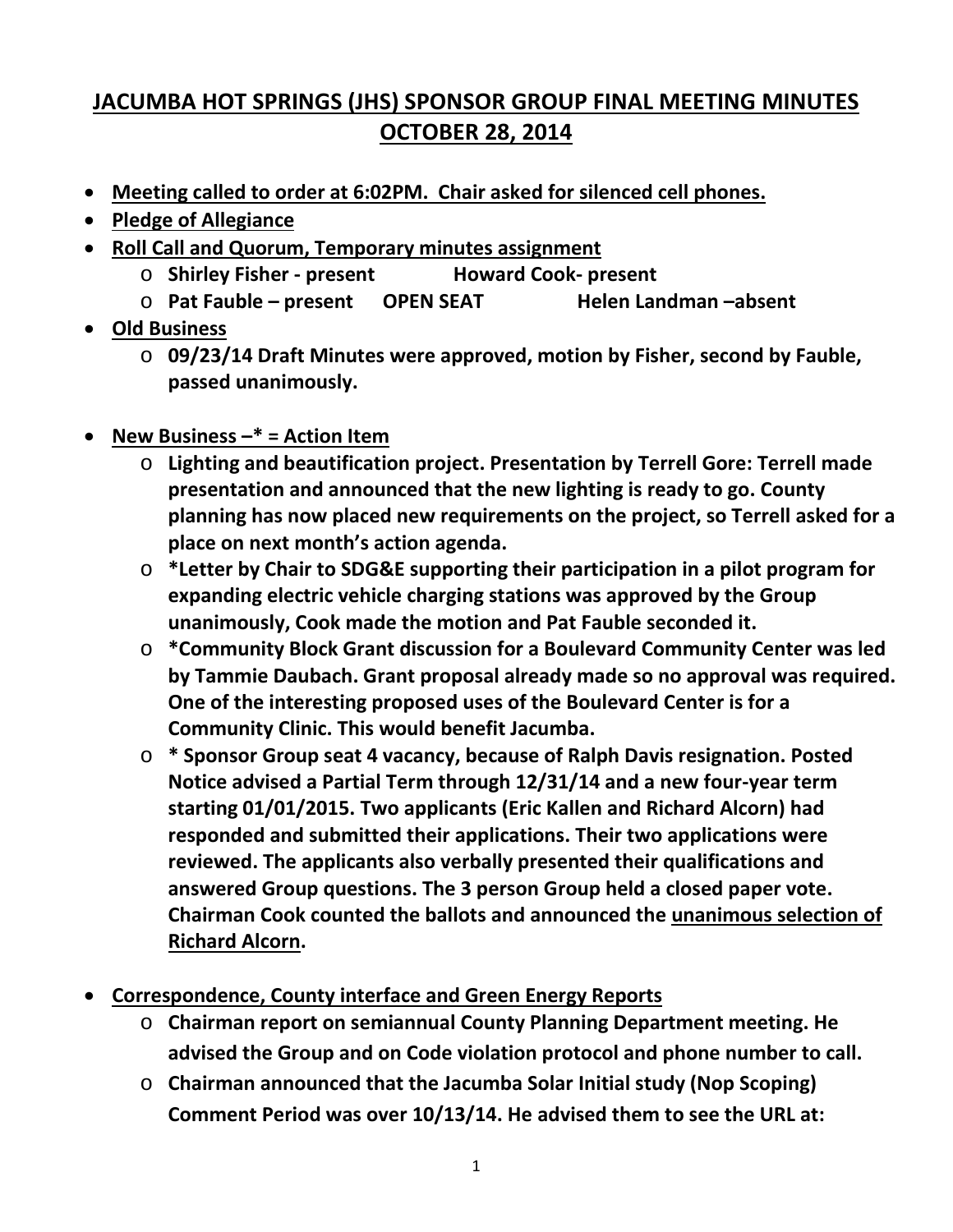## **JACUMBA HOT SPRINGS (JHS) SPONSOR GROUP FINAL MEETING MINUTES OCTOBER 28, 2014**

**[http://www.sandiegocounty.gov/content/sdc/pds/regulatory/docs/jacumba\\_s](http://www.sandiegocounty.gov/content/sdc/pds/regulatory/docs/jacumba_solar.html) [olar.html](http://www.sandiegocounty.gov/content/sdc/pds/regulatory/docs/jacumba_solar.html) for 57 pages of initial comments, photos and illustrations.**

- o **Chairman advised that Sempra cross border High voltage line and ESJ Sierra Juarez phase 1 wind projects were now in sight of Jacumba town – Phase 1 Litigation is still pending and unresolved. Phase 1 has 47 Vesta 3.3MW turbines. All three phases might contain as many as 300 total turbines with a major impact on town views, water deterioration and wild life.**
- o **Eco Substation, Eco tie line still under construction (JCSD has already supplied 15 million gallons of Jacumba water to date),**
- o **Tule Wind (JCSD has agreed to supply up to 20 million gallons of Jacumba water).**
- o **SOITEC SOLAR PROJECTS (PDS2012-3910-120005) DPEIR. REPORT FOR FOUR BOULEVARD PROJECTS WITH 7,409-8,415 CPV SOLAR TRACKERS, 1500 acres - CEQA still allows comments to be accepted up until the date of actual decision hearings. Soitec Draft PEIR documents, maps, and public comments are posted at this link: [http://www.sdcounty.ca.gov/pds/ceqa/Soitec-Solar-EIR.html,](http://www.sdcounty.ca.gov/pds/ceqa/Soitec-Solar-EIR.html) Note (JCSD has agreed to supply up to 15 million gallons of Jacumba water for Soitec projects each of two years, total 30 million). All four Soitec projects (1500 acres total) have been restored between Soitec and project landowners. All four projects are now moving forward.**

## • **Revitalization Updates and Reports**

- o **D Cook – Centennial festival report and status. Danielle reported a successful and well-attended fall festival.**
- o **Other – Notice of 10-14 picnic tables donated by Centinental Prison in Imperial Valley. Arranged by Ken Daubach and Danielle Cook. Project installation and logistic team led by Greg Curran. Looking for a trucking firm to transport tables.**
- o **Tammy Daubach- Mt Empire Schools Foundation has now been started. Developers are funding the foundation to promote a STEM Program in District. A board is currently being formed, looking for 4 members. Also at the Mt. Empire Community Center there is a "Community Services Center. They will help with legal issues associated with domestic violence and sexual assaults.**